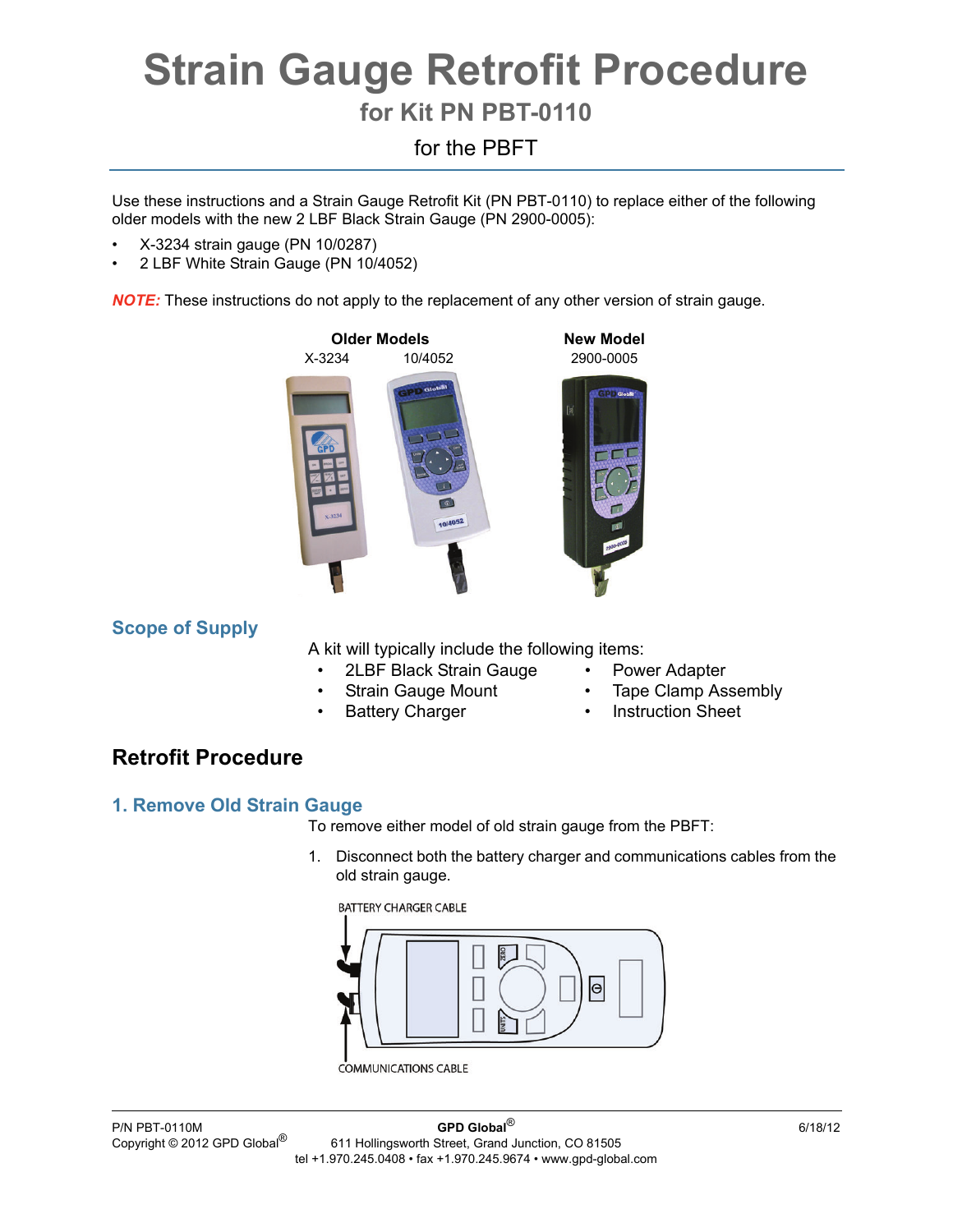2. Remove the strain gauge from the PBFT by removing the two mounting screws from the underside of the mounting plate to which the strain gauge is secured. Set screws aside for use during installation of the new strain gauge.

#### **2. Remove Mount Plate**

If an old style mount plate is in use, it will need to be replaced to maintain proper peel angle.

- 1. Inspect the PBFT to discover which mount plate is currently in use:
	- If the new, thicker (1") mount plate is already in use, skip to  $4.$ Align Tape Clip (pg 3).
	- If the old model (0.18" thick) is in use, it will need to be replaced with the new (1" thick) model included in the kit. Go to step 2.

Only the NEW style mount plate should be used with the new strain gauge model



- 2. Remove the old style mount plate:
	- a. Remove all power from the PBFT.
	- b. To expose the Collar securing the strain gauge Adjustment Screw, remove the screws in the Top Cover using a 3/32" Allen wrench, and then, being *careful not to put tension on the ground wire attached to the cover*, slide the Top Cover back away from the front cover .



- c. Loosen the Set Screw in the Collar using a 5/64" Allen wrench, slide the Collar and Washers off of the Adjustment Screw and set them aside.
- d. Pull the Adjustment Screw and Mount Plate away from the front of the PBFT and off the Slide Rods.
- e. Unscrew the Adjustment Screw and Tape Deflector from the old mount plate and set both items aside.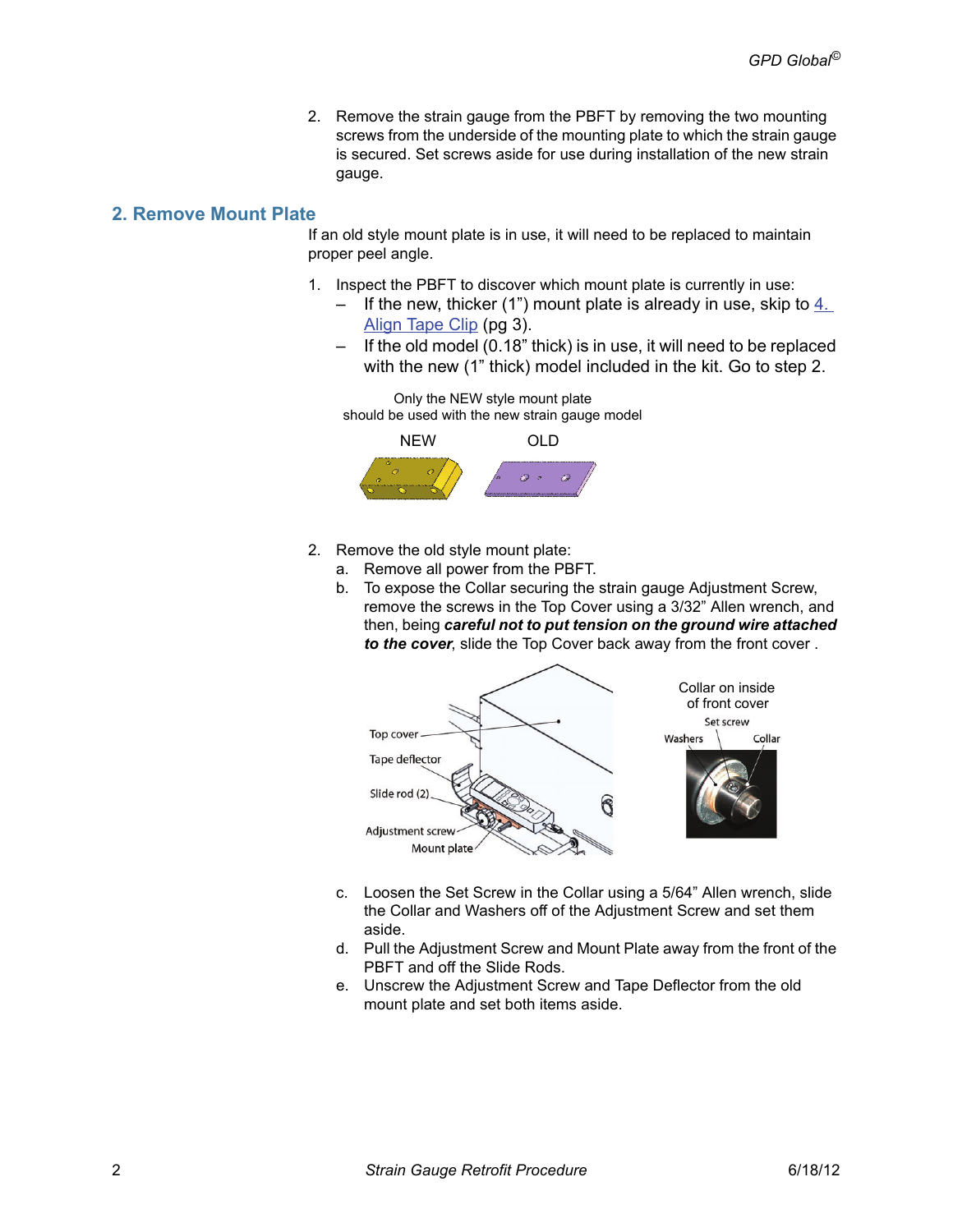## **3. Install New Strain Gauge**

- 1. Mount the tape deflector and strain gauge to a new mount plate:
	- a. Mount the Tape Deflector to the new mount plate from the kit with (2) 8-32x3/8" flathead screws.
	- b. Mount the new style mount plate to the back of the new strain gauge with two (2) 10- 32x5/8" socket head screws.



- 2. Install the new strain gauge assembly on the PBFT:
	- a. Screw the Adjustment Screw into the center hole in the mount plate.
	- b. Slide the mount plate and Adjustment Screw assembly onto the PBFT Slide Rods so the mount plate is seated flush against the front cover of the PBFT
	- c. Slide the Washers and Collar onto the end of the Adjustment Screw now protruding into the interior of the PBFT.
	- d. With the Set Screw seated on the flat surface of the Adjustment Screw rod, tighten the Set Screw in the Collar.
	- e. Slide the Top Cover back into place on the PBFT and secure it in place.

## **4. Align Tape Clip**

Verify that the strain gauge Tape Clip is square to the PBFT Base Plate. As needed, loosen the set screw in the tape clip with a 0.050" Allen wrench, adjust tape clip orientation, then retighten the set screw so the tape clip is locked in place.